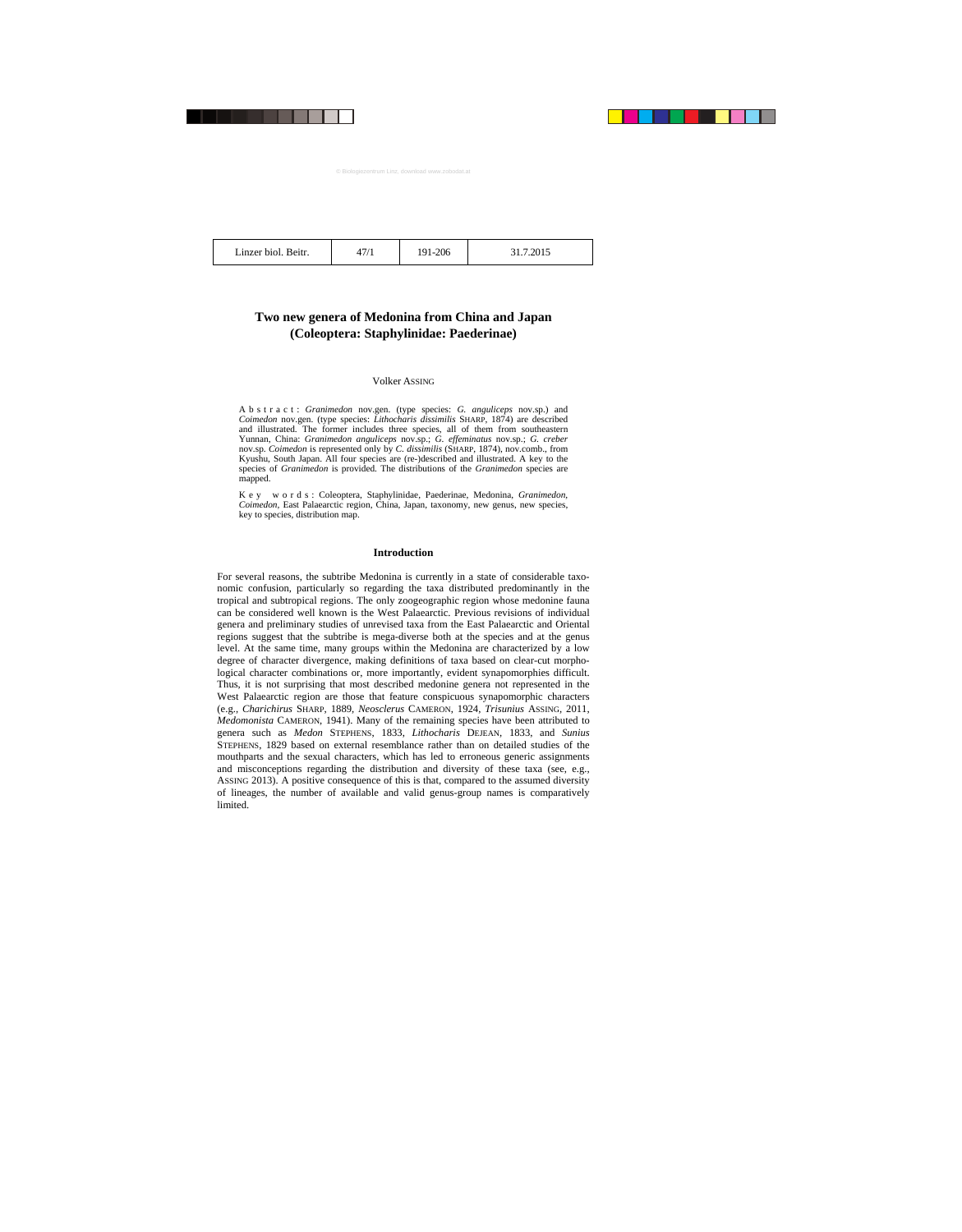Against this background, a comprehensive revision of the subtribe based on phylogenetic principles and including also molecular data would be most desirable. However, in view of the relatively small — and gradually decreasing — number of active Staphylinidae taxonomists with a long-term professional perspective, such an approach seems unrealistic and would most likely never be finished. Alternatively, a bottom-up approach characterized by studies of small chunks at a time appears more promising.

The present study was inspired by an examination of Medonina material from South China, some of which was attributed to the recently described genus *Orsunius* ASSING, 2011 (ASSING 2015). A group of three evidently very closely related species with a habitus somewhat resembling that of *Orsunius*, but differing from that genus in numerous significant respects was identified. Since it was not possible to attribute it to any of the other described genera recorded from the Palaearctic and Oriental regions, this group is hypothesized to represent an undescribed genus.

Moreover, a revision of the type material of some species previously attributed to *Lithocharis* revealed that *Lithocharis dissimilis* SHARP, 1874, a species described from Japan, clearly does not belong to *Lithocharis*, but represents a distinct genus more closely allied to *Acanthoglossa* KRAATZ, 1859 and *Hypomedon* MULSANT & REY, 1878.

# **Material and methods**

The material treated in this study is deposited in the following collections:

BMNH ............. The Natural History Museum, London (R.G. Booth)

MNHUB........... Museum für Naturkunde der Humboldt-Universität Berlin (J. Frisch)

cAss.................. author´s private collection

cSch.................. private collection Michael Schülke, Berlin

The morphological studies were conducted using a Stemi SV 11 microscope (Zeiss Germany) and a Jenalab compound microscope (Carl Zeiss Jena). The images of external characters, except for the close-ups of the punctation on the head and pronotum, were created using a photographing device constructed by Arved Lompe (Nienburg) and CombineZ software. A digital camera (Nikon Coolpix 995) was used for the remaining photographs. The map was created using MapCreator 2.0 (primap) software.

Body length was measured from the anterior margin of the mandibles (in resting position) to the abdominal apex, the length of the forebody from the anterior margin of the mandibles to the posterior margin of the elytra, head length from the anterior margin of the frons to the posterior margin of the head, elytral length at the suture from the apex of the scutellum to the posterior margin of the elytra, and the length of the aedeagus from the apex of the ventral process to the base of the aedeagal capsule. The "parameral" side (i.e., the side where the sperm duct enters) is referred to as the ventral, the opposite side as the dorsal aspect.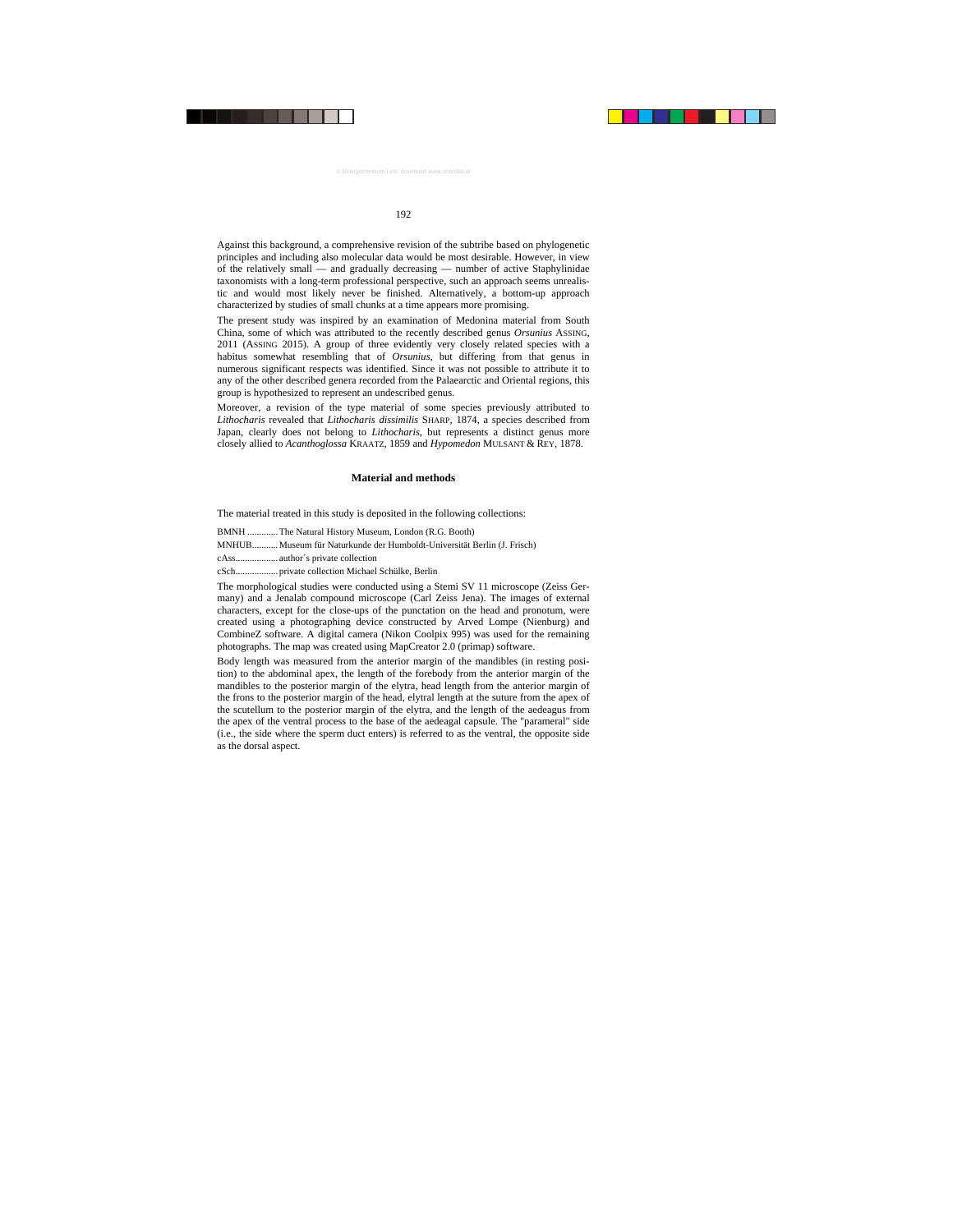### *Granimedon* **nov.gen.**

Type species: *Granimedon anguliceps* nov.sp.

E t y m o l o g y : The name is composed of the Latin noun granum (alluding to the granulose pronotum) and the generic name *Medon*. The gender is masculine.

D e s c r i p t i o n : Species of relatively small size,  $3.3-5.5$  mm; habitus (e.g., Figs 1, 13) similar to that of *Orsunius* ASSING, 2011.

Head (e.g., Figs 2, 14) transverse, with more or less distinctly marked posterior angles, and with dense to very dense umbilicate punctation. Ventral aspect (Fig. 3) with narrow impunctate band in the middle, without distinct gular sutures. Labrum (Fig. 3) transverse, anterior margin broadly and shallowly emarginate, without teeth and without deep and narrow median incision. Left mandible with three, right mandible with four distinct molar teeth; basal tooth on both mandibles enlarged (Figs 2-3). Maxillary palpus (Fig. 5) four-jointed, palpomeres II and III slender; apical palpomere minute and of conical shape. Labial palpus three-jointed, shaped as in Fig. 6. Ligula (Fig. 7) deeply bifid, furnished with numerous stout sensillae.

Pronotum (e.g., Figs 2, 14) transverse, widest anteriorly, and with weakly marked to obsolete posterior angles; punctation dense, distinctly and rather coarsely granulose (e.g., Fig. 8). Prosternum sharply keeled in the middle (Fig. 3).

Elytra with dense punctation. Process of mesoventrite without median keel, apically acute, and reaching nearly half-way between mesocoxae. Protarsomeres I-IV unmodified. Metatarsomere I approximately as long as combined length of II and III.

Abdomen with fine and dense punctation, and with distinct microsculpture.

-: sternite VII without pronounced modifications; sternite VIII oblong and unmodified (e.g., Figs 10, 18); aedeagus (e.g., Figs 11-12, 19-20) weakly sclerotized, small in relation to body size, and dorso-ventrally more or less distinctly compressed.

C o m p a r a t i v e n o t e s : In general appearance (size, habitus), *Granimedon* resembles *Orsunius*, but is distinguished by the shape of the labrum (*Orsunius*: anterior margin with distinct median incision, except for the species of the *O. granulosus* group), the absence of distinct gular sutures (*Orsunius*: present and not contiguous; absent only in the *O. granulosissimus* group), the presence of four distinct molar teeth on the right mandible (*Orsunius*: three teeth, occasionally with an additional minute fourth tooth; exception: *O. granulosus* group), the enlarged basal tooth on both mandibles, the slender maxillary and labial palpi, the unmodified protarsomeres I-IV (*Orsunius*: in most species dilated), the posteriorly strongly convex male sternite VIII (without posterior excision), and the weakly sclerotized aedeagus with a relatively short and apically very acute ventral process (*Orsunius*: aedeagus usually laterally compressed, with longer and more strongly sclerotized ventral process (exception: *O. granulosus* group). For illustrations of *Orsunius* see ASSING (2011, 2014).

*Granimedon* shares several character conditions (granulose punctation of the pronotum, shape of labrum, right mandible with four distinct teeth) with the species of the *Orsunius granulosus* group, but differs by the absence of gular sutures, the much coarser punctation of the head and pronotum, the longer palpi, the enlarged basal tooth on both mandibles, the absence of a posterior excision of the male sternite VIII, and the aedeagal morphology. As emphasized earlier (ASSING 2014), the *O. granulosus* group forms a distinct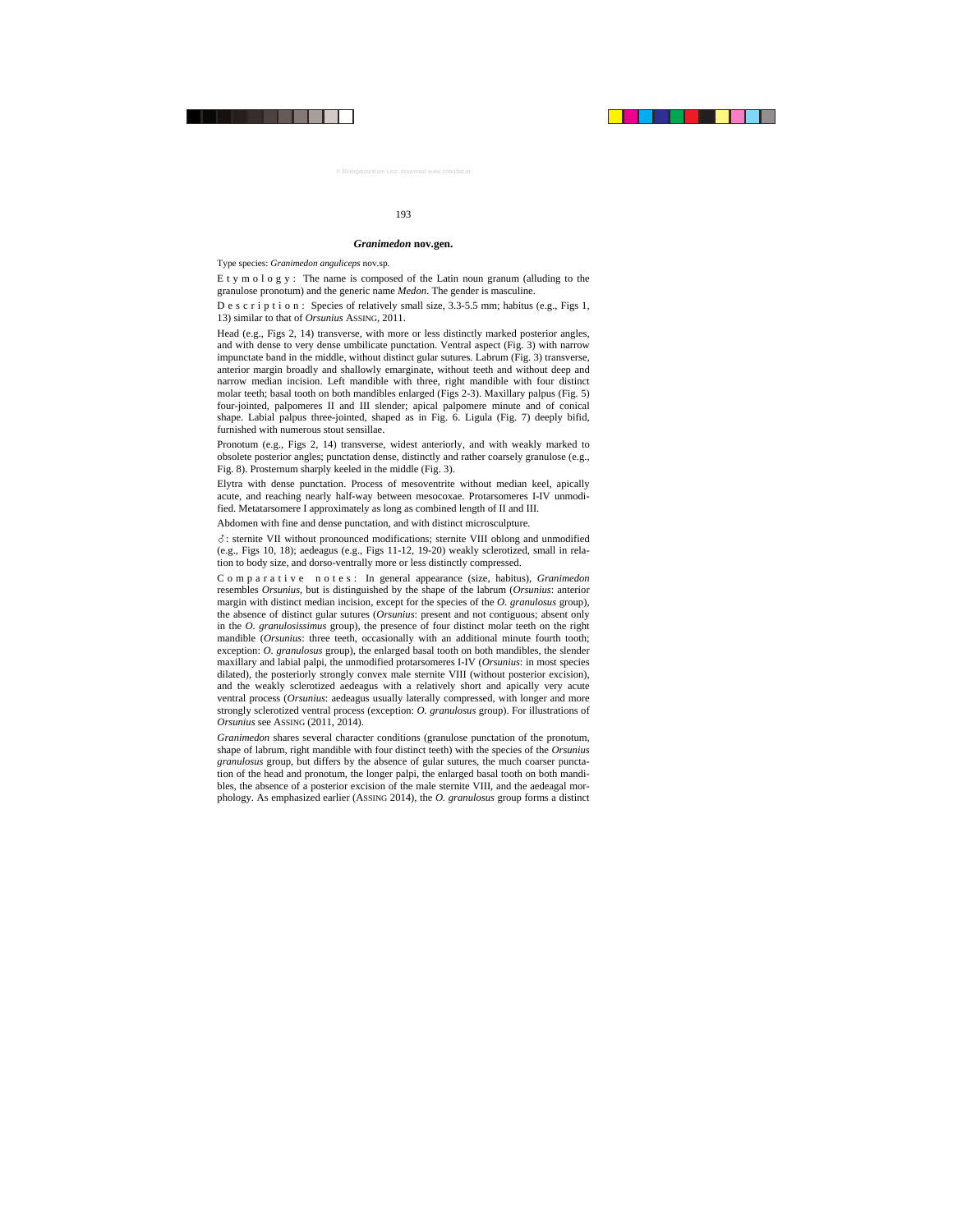lineage within *Orsunius*, was attributed to this genus only with hesitation, and may in fact represent a distinct genus.

D is t r i b u t i o n a n d n a t u r a l h is t o r y : The three species included in *Granimedon* were discovered in the region of Gejiu, southeastern Yunnan, China. Since all them have fully developed hind wings, it seems likely that the genus is widespread in the Oriental and southern East Palaearctic regions. The species were collected by sifting leaf litter and debris in forests, beneath shrubs, and in arable land at altitudes between 1010 and 1890 m.



**Map 1**: Distribution of *Granimedon*: *Granimedon creber* (open circle); *G. effeminatus* (filled diamond); *G. anguliceps* (open triangles).

#### *Granimedon anguliceps* **nov.sp.** (Figs 1-12, Map 1)

Type material: Holotype  $\delta$ : "CHINA [16] - Yunnan, valley S Gejiu, field margin, 23°08'53''N, 103°10'58''E, 1250 m, 21.VIII.2014, V. Assing / Holotypus - *Granimedon anguliceps* sp.n. det. V. Assing 2015" (cAss). <u>Paratypes</u>:  $20\delta\delta$ ,  $22\varphi\varphi$  [partly teneral]: same data as holotype (cAss, MNHUB);  $2\varphi \varphi$ , 1 ex. [teneral]: "CHINA: Yunnan, valley S Gejiu,  $23^{\circ}08'38''N$ , 103°11'42''E, 1010 m, road margin, litter and soil sifted, 21.VIII.2014, leg. M. Schülke [CH14-15]" (cSch, cAss).

E t y m o l o g y : The specific epithet (Latin, noun in apposition) alludes to the marked posterior angles of the head.

D e s c r i p t i o n : Body length 4.5-5.3 mm; length of forebody 2.5-2.8 mm. Habitus as in Fig. 1. Coloration: body dark-brown to blackish-brown; legs dark-yellowish; antenna reddish, with antennomere I somewhat darker.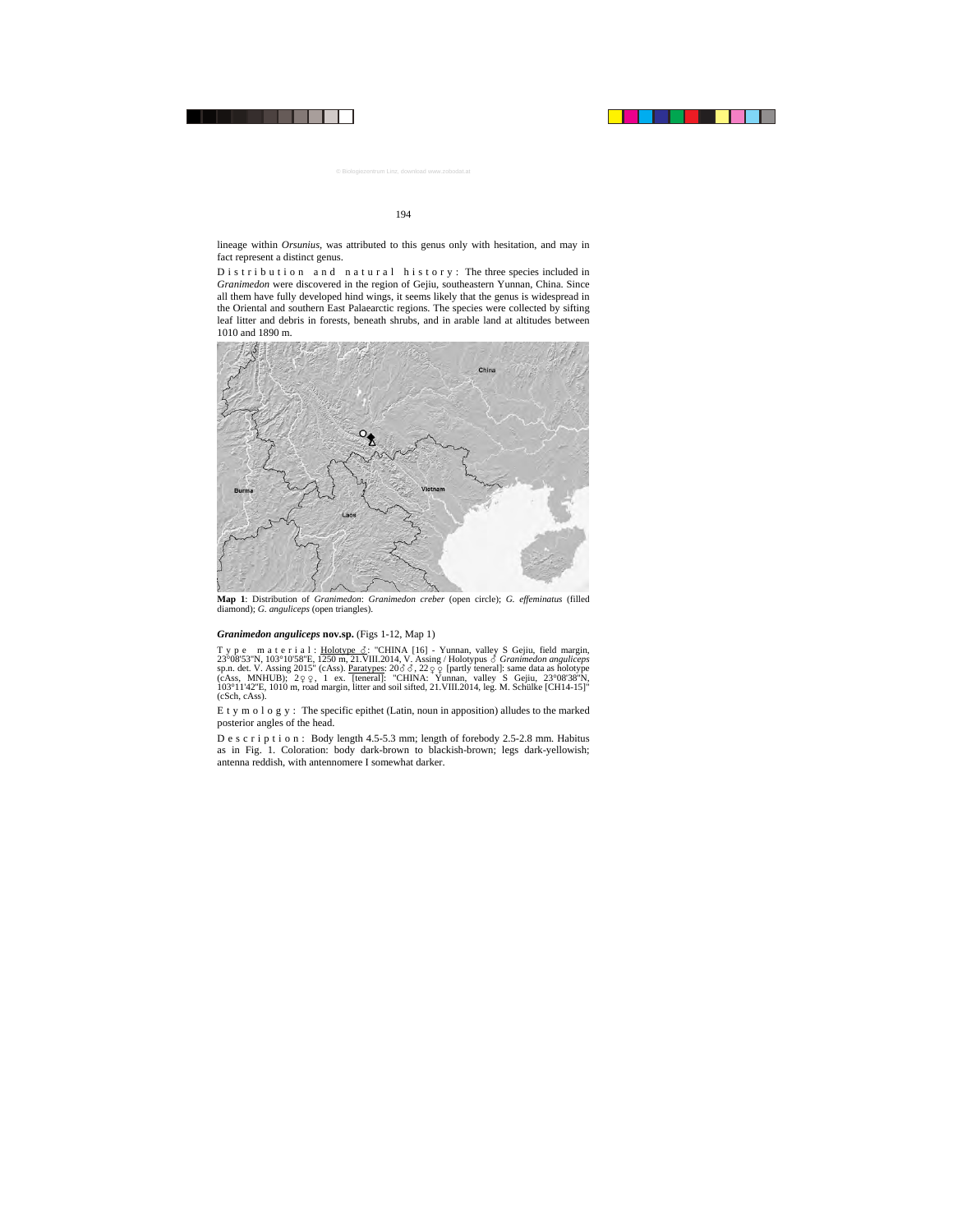

**Figs 1-8**: *Granimedon anguliceps* nov.sp.: (**1**) habitus; (**2**) head and pronotum in dorsal view; (**3**) head and prothorax in ventral view; (**4**) median portion of head; (**5**) maxilla; (**6**) labium; (**7**) ligula; (**8**) median portion of pronotum. Scale bars: 1-3: 1.0 mm; 4-8: 0.1 mm.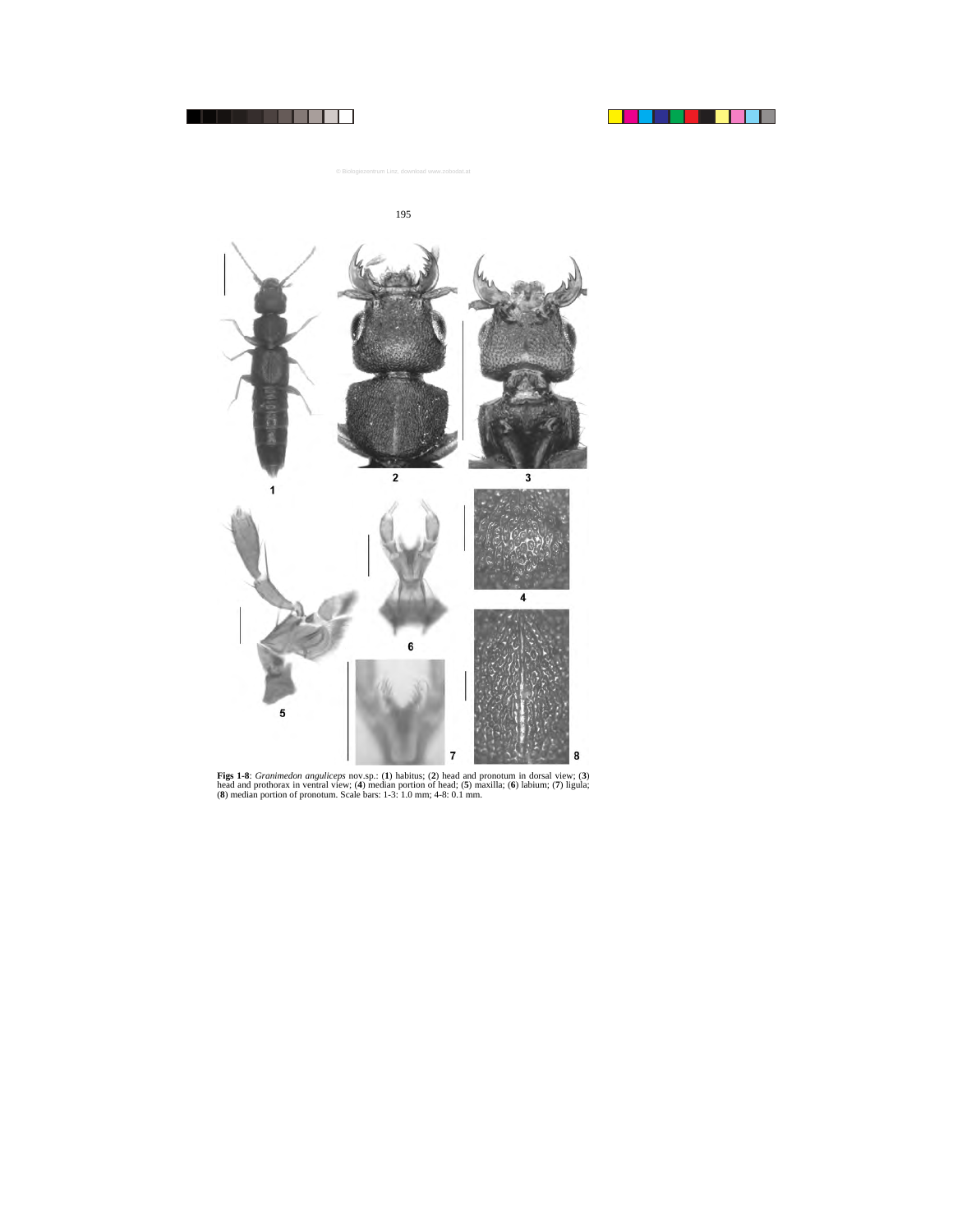

**Figs 9-12**: *Granimedon anguliceps* nov.sp.: (**9**) male sternite VII; (**10**) male sternite VIII; (**11**) aedeagus in lateral view; (**12**) apical portion of aedeagus in ventral view. Scale bars: 9-10: 0.5 mm; 11-12; 0.2 mm.

Head (Fig. 2) transverse, approximately 1.2 times as broad as long, with distinctly marked posterior angles, posteriorly weakly concave; dorsal surface practically matt, with rather coarse, very dense, and umbilicate punctation (Fig. 4); interstices reduced to narrow ridges. Eyes large and bulging, distinctly longer than postocular region in dorsal view (Fig. 2). Antenna approximately 1.3 mm long.

Pronotum (Fig. 2) strongly transverse, 1.25-1.28 times as broad as long and slightly broader than head, widest anteriorly; posterior angles very indistinct, broadly rounded, practically obsolete; punctation very dense and granulose (Fig. 8); dorsal surface matt; midline with very narrow impunctate line of often reduced length.

Elytra 1.15-1.20 times as long as pronotum; punctation dense and moderately fine. Hind wings fully developed. Protarsomeres I-IV not dilated. Metatarsomere I longer than II, but slightly shorter than the combined length of II and III.

Abdomen narrower than elytra; punctation rather dense and very fine; interstices with shallow microsculpture; posterior margin of tergite VII with palisade fringe; posterior margin of tergite VIII distinctly convex.

-: sternite VII (Fig. 9) with truncate posterior margin and with unmodified pubescence; sternite VIII (Fig. 10) oblong and with strongly convex posterior margin; aedeagus approximately 0.53 mm long and shaped as in Figs 11-12.

Comparative notes: *Granimedon anguliceps* is distinguished from other species of the genus by the more sharply marked posterior angles of the head, the more transverse pronotum, and by the morphology of the aedeagus.

D is t r i b u t i o n a n d n a t u r a l h is t o r y : The species was discovered in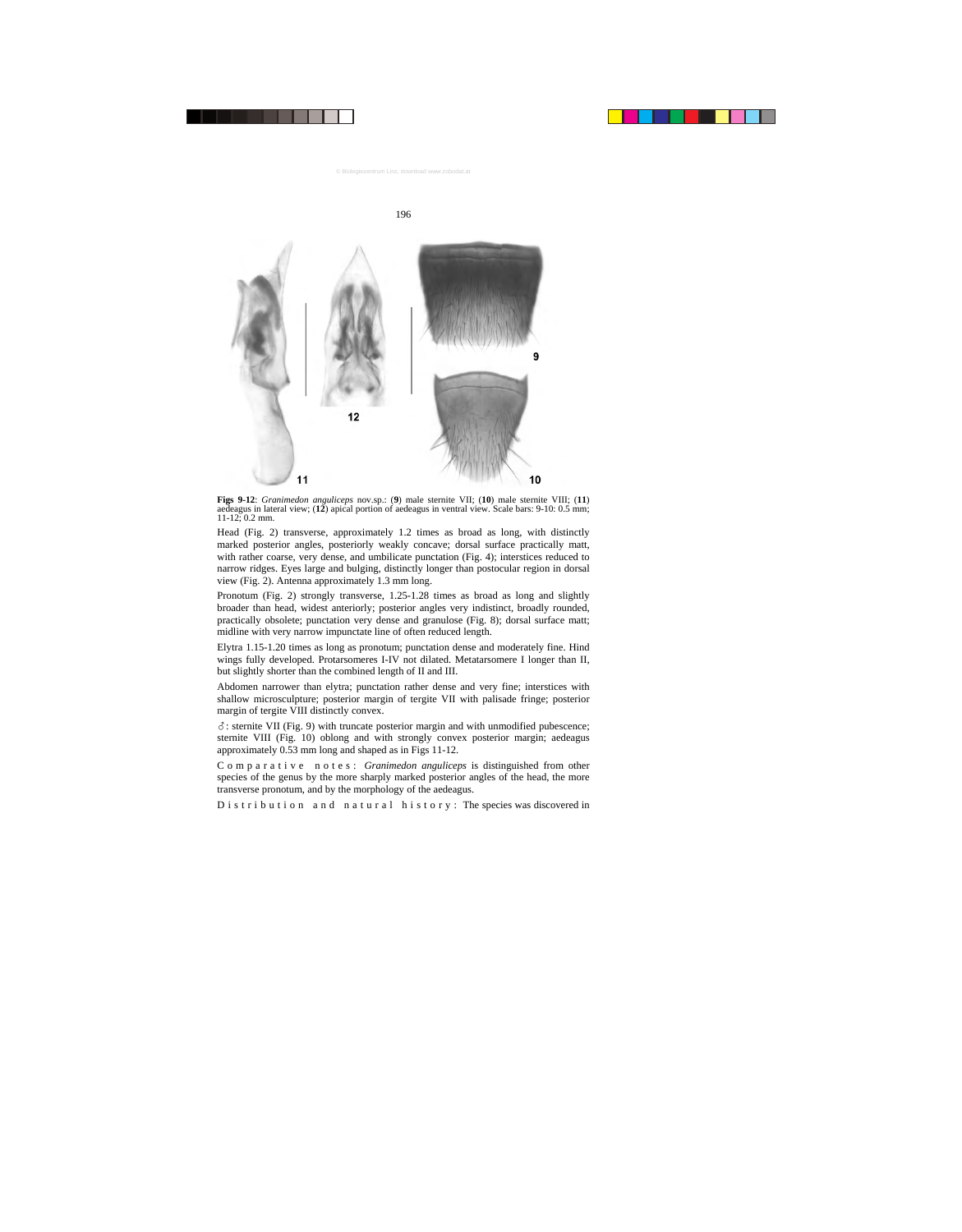two localities to the south of Gejiu, southeastern Yunnan, Southwest China (Map 1). The specimens were sifted from litter, dry grass, and other debris at a field margin and at a road margin at altitudes of 1010 and 1250 m. Most of the paratypes are more or less distinctly teneral.

# *Granimedon effeminatus* **nov.sp.** (Figs 13-20, Map 1)

Type material: <u>Holotype δ</u>: "CHINA [17] – Yunnan, S Gejiu, 23°17'14''N, 103°08'41"E, 1860 m, road margin with shrubs, 21.VIII.2014, V. Assing / Holotypus  $\delta$  *Granimedon effeminatus* sp.n. det. V. Assing 2015" (cAss). <u>Paratypes:</u>  $3\varphi \varphi$  [1 teneral]: same data as holotype (cAss, MNHUB); 4

E t y m o l o g y : The specific epithet (Latin, adjective) alludes to the unmodified male sternite VIII.

D e s c r i p t i o n : Body length 5.0-5.5 mm; length of forebody 2.7-2.8 mm. Habitus as in Fig. 13. Coloration: body blackish-brown; legs dark-yellowish; antenna darkreddish, with antennomere I somewhat darker.

Head (Fig. 14) transverse, 1.15-1.20 times as broad as long, with moderately marked posterior angles, posteriorly weakly concave; dorsal surface practically matt, with rather coarse, very dense, umbilicate, and partly confluent punctation (Fig. 15); interstices reduced to narrow ridges. Eyes large and bulging, (nearly) twice as long as postocular region in dorsal view. Antenna (Fig. 16) 1.3-1.4 mm long.

Pronotum (Fig. 14) transverse, approximately 1.2 times as broad as long and approximately as broad as head, widest anteriorly; posterior angles very indistinct, broadly rounded, practically obsolete; punctation very dense and granulose (Fig. 17); dorsal surface nearly matt; midline with very narrow impunctate line of more or less reduced length.

Elytra 1.15-1.20 times as long as pronotum; punctation dense and moderately fine. Hind wings fully developed. Protarsomeres I-IV not dilated. Metatarsomere I longer than II, nearly as long as the combined length of II and III.

Abdomen narrower than elytra; punctation rather dense and very fine; interstices with rather distinct microsculpture; posterior margin of tergite VII with palisade fringe; posterior margin of tergite VIII distinctly convex.

-: sternite VII with truncate posterior margin and with unmodified pubescence; sternite VIII (Fig. 18) oblong and with strongly convex posterior margin; aedeagus 0.6 mm long and shaped as in Figs 19-20.

Comparative notes: *Granimedon effeminatus* is distinguished from the similar and geographically close *G. anguliceps* by the less transverse head with less pronounced posterior angles, the less transverse pronotum, and the larger and differently shaped aedeagus (ventral process apically much more slender in ventral view; internal structures of different shape).

D is t r i b u t i o n a n d n a t u r a l h is t o r y : The type locality is situated to the south of Gejiu in southeastern Yunnan (Map 1). The specimens were sifted from litter, soil, and moss on a grassy slope with shrubs at an altitude of 1860 m. One of the paratypes is teneral.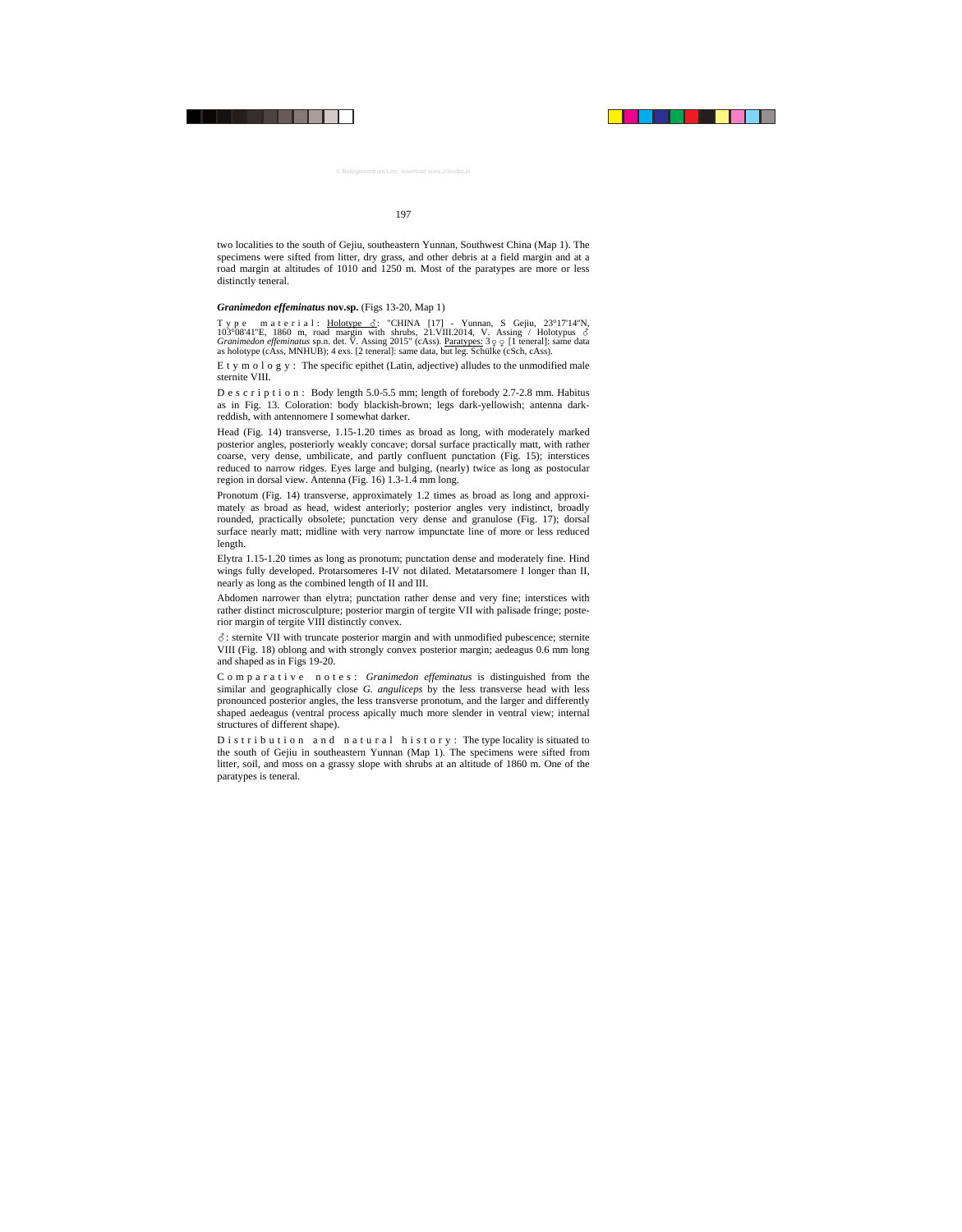



**Figs 13-20**: *Granimedon effeminatus* nov.sp.: (**13**) habitus; (**14**) head and pronotum in dorsal view; (**15**) median portion of head; (**16**) antenna; (**17**) median portion of pronotum; (**18**) male sternite VIII; (**19-20**) aedeagus in lateral and in ventral view. Scale bars: 13: 1.0 mm; 14, 16: 0.5 mm; 18- 20: 0.2 mm; 15, 17: 0.1 mm.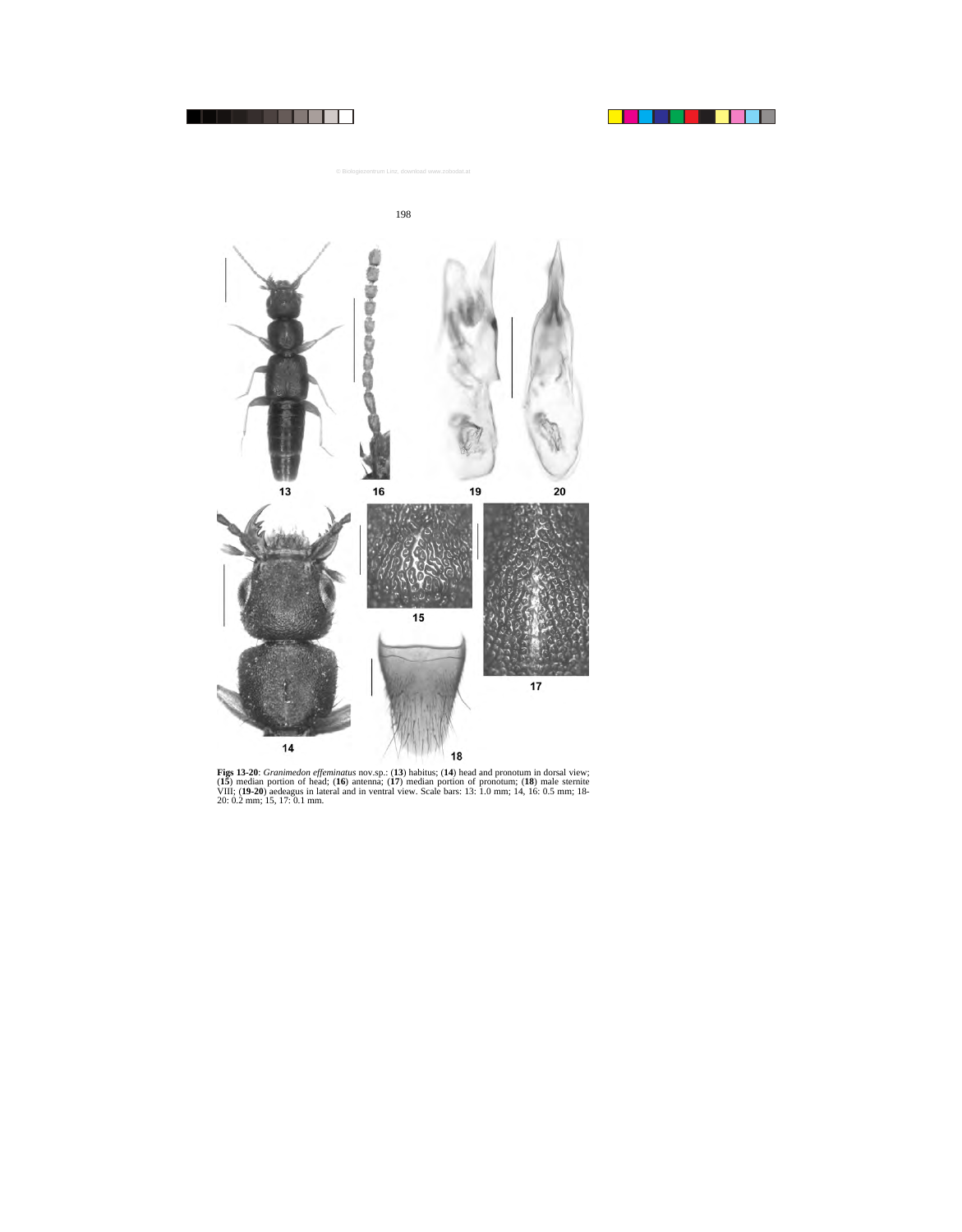



**Figs 21-29**: *Granimedon creber* nov.sp.: (**21**) habitus; (**22**) head and pronotum in dorsal view; (**23**) median portion of head; (**24**) antenna; (**25**) median portion of pronotum; (**26**) male sternite VII; (**27**) male sternite VIII; (**28-29**) aedeagus in lateral and in ventral view. Scale bars: 21: 1.0 mm; 22, 24, 26-27: 0.5 mm; 28-29: 0.2 mm; 23, 25: 0.1 mm.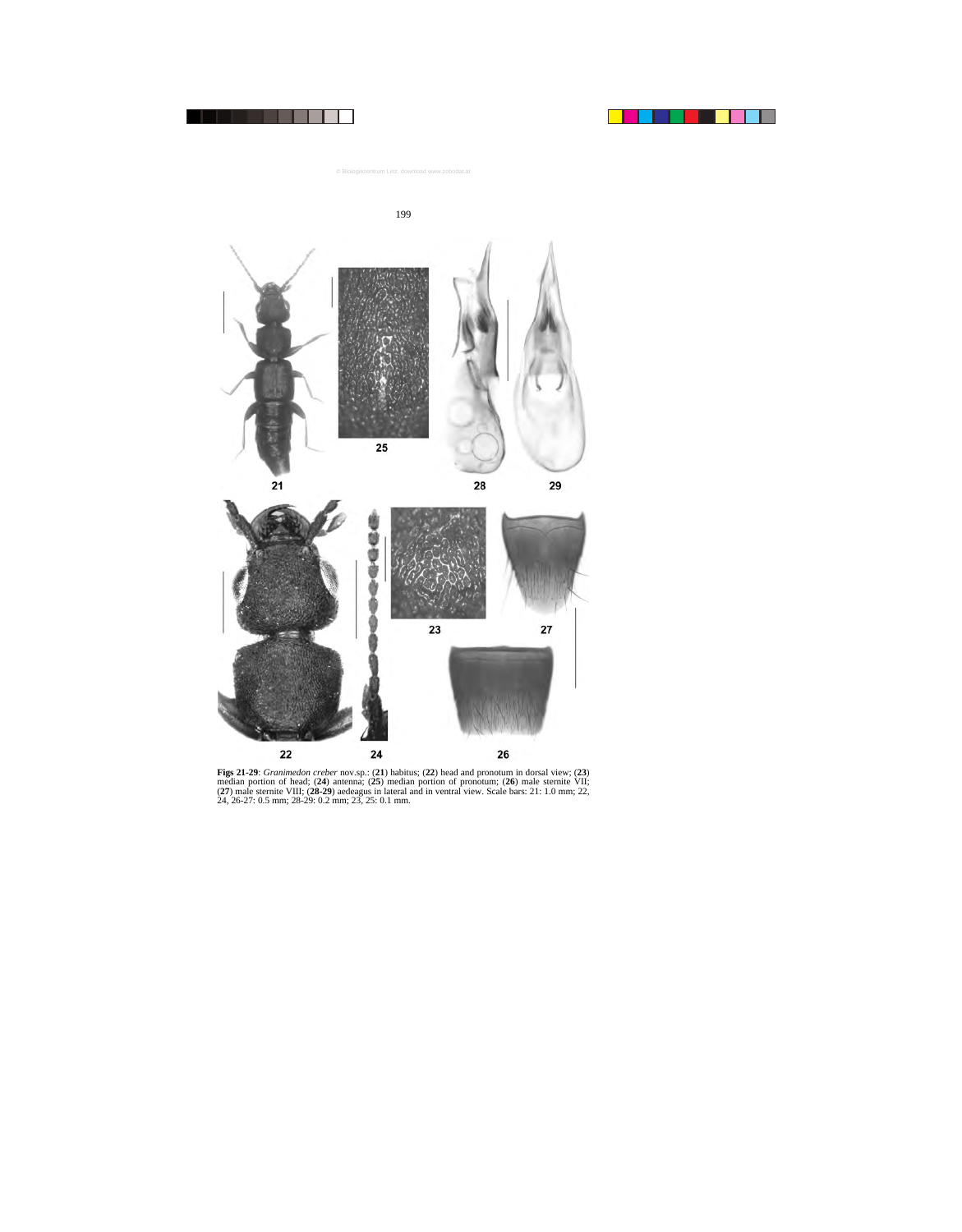#### *Granimedon creber* **nov.sp.** (Figs 21-29, Map 1)

T y p e m a t e r i a l :  $\underline{\text{Holotype} \ \mathcal{S}}$ : "CHINA [18] - Yunnan, mts S Jianshui, broad-leaved for., 23°25'20''N, 102°51'05''E, 1890 m, 22.VIII.2014, V. Assing / Holotypus - *Granimedon creber* sp.n. det. V. Assing 2015" (cAss). Paratypes:  $2\delta \delta$  [1 teneral]: same data as holotype (cAss);  $1\delta$ , 1 ex. [teneral]: same data, but leg. Schülke (cSch).

E t y m o l o g y : The specific epithet (Latin, adjective: crowded, densely packed) alludes to the extremely dense punctation of the pronotum.

D e s c r i p t i o n : Body length 4.7-5.5 mm; length of forebody 2.8-2.9 mm. Habitus as in Fig. 21. Coloration: body blackish-brown; legs brown with yellowish tarsi; antenna reddish, with antennomere I somewhat darker.

Head (Fig. 22) transverse, 1.18-1.20 times as broad as long, with moderately marked posterior angles, posteriorly weakly concave; dorsal surface practically matt, with rather coarse, very dense, umbilicate, and partly confluent punctation (Fig. 23); interstices reduced to narrow ridges. Eyes large and bulging, approximately twice as long as postocular region in dorsal view. Antenna (Fig. 24) approximately 1.5 mm long.

Pronotum (Fig. 22) transverse, 1.18-1.19 times as broad as long and approximately as broad as head, widest anteriorly; posterior angles very indistinct, broadly rounded, practically obsolete; punctation very dense, granulose, and partly confluent; dorsal surface matt; midline with narrow and very short rudiment of an impunctate line posteriorly.

Elytra approximately 1.1 times as long as pronotum; punctation dense and moderately fine. Hind wings fully developed. Protarsomeres I-IV not dilated. Metatarsomere I longer than II, but shorter than the combined length of II and III.

Abdomen narrower than elytra; punctation rather dense and very fine; interstices with microsculpture; posterior margin of tergite VII with palisade fringe; posterior margin of tergite VIII distinctly convex.

-: sternite VII (Fig. 26) with truncate posterior margin and with unmodified pubescence; sternite VIII (Fig. 27) oblong and with strongly convex posterior margin; aedeagus 0.58 mm long and shaped as in Figs 28-29.

Comparative notes: *Granimedon creber* differs from the other two species of the genus by slightly larger body size, the darker coloration of the legs, the even denser punctation of the head and pronotum, the relatively shorter elytra, and by the shape of the aedeagus.

 $D$  is t r i b u t i o n a n d n a t u r a l h is t o r y : The type locality is situated in the mountain range to the south of Jianshui in southeastern Yunnan (Map 1). The specimens were sifted from litter in a subtropical broad-leaved forest at an altitude of 1890 m. One of the paratypes is teneral.

# **Key to species**

| 1 Legs with brown femora and tibiae. Punctation of head and pronotum extremely dense,<br>partly confluent (Figs 23, 25). Elytra shorter, approximately 1.1 times as long as<br>pronotum (Fig. 21). Aedeagus shaped as in Figs 28-29. Southeast Yunnan (Map 1) |
|---------------------------------------------------------------------------------------------------------------------------------------------------------------------------------------------------------------------------------------------------------------|
| - Legs dark-yellowish. Punctation of pronotum not confluent. Elytra relatively longer,                                                                                                                                                                        |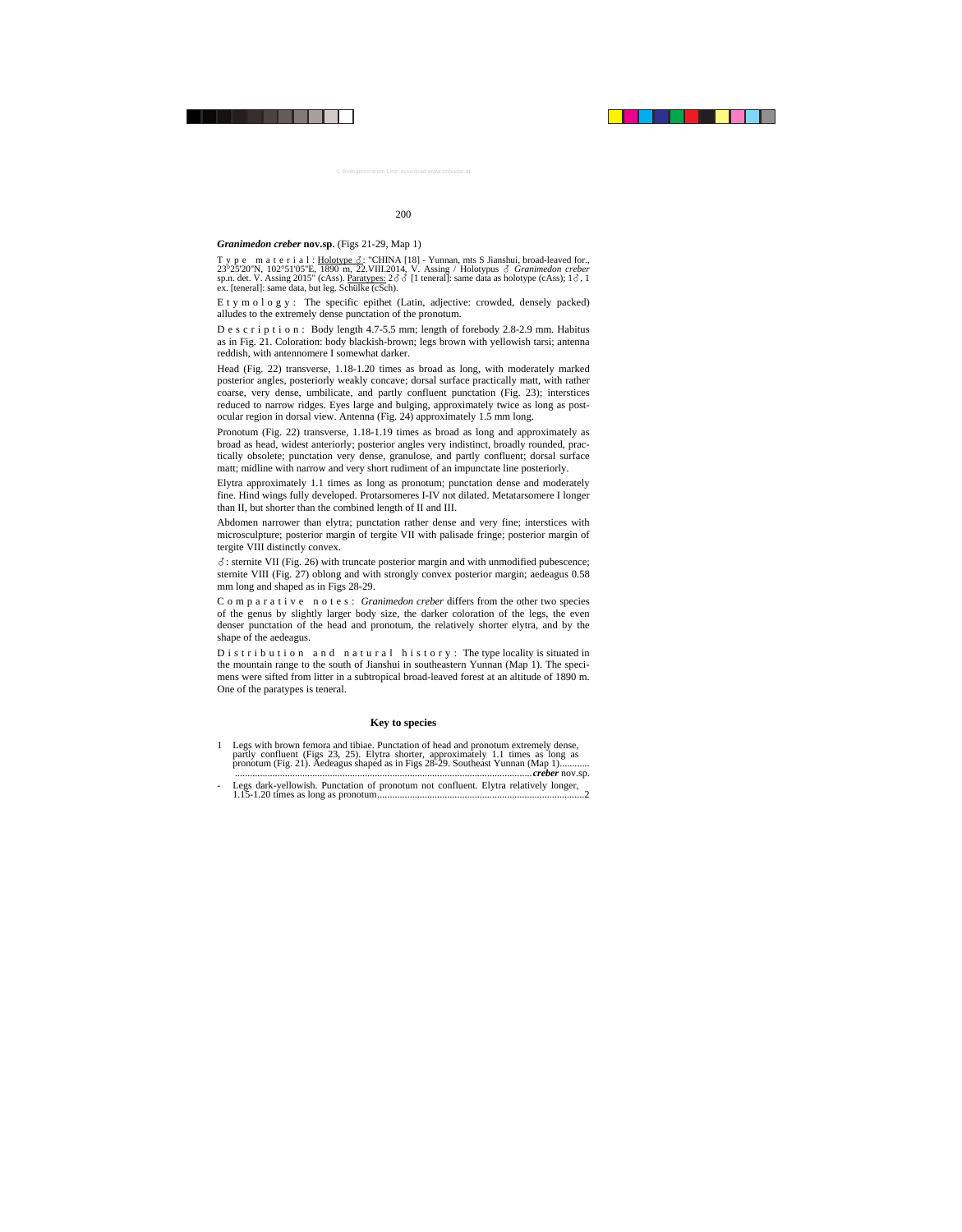- 2 Head with distinctly marked posterior angles and more transverse, > 1.2 times as broad as long (Fig. 2). Pronotum more transverse,  $> 1.25$  times as broad as long and slightly broader than head (Fig. 2). Aedeagus as in Figs 11-12. Southeast Yunnan (Map 1)............. ................................................................................................................*anguliceps* nov.sp.
- Head with moderately marked posterior angles and less transverse,  $< 1.2$  times as broad as long (Fig. 14). Pronotum less transverse,  $< 1.25$  times as broad as long and approximately as broad as head (Fig. 14). Aedeagus as in Figs 19-20. Southeast Yunnan (Map 1) ....................................................................................*effeminatus* nov.sp.

# *Coimedon* **nov.gen.**

Type species: *Lithocharis dissimilis* SHARP, 1874

E t y m o  $l$  o g y : The name is composed of the first three letters of the Latin verb coire (to join, to unite) (alluding to the contiguous gular sutures) and the generic name *Medon*. The gender is masculine.

D e s c r i p t i o n : Species of relatively small size (approximately 4 mm); habitus somewhat intermediate between that of *Orsunius* and *Acanthoglossa*.

Head (Fig. 31) transverse and relatively large in relation to body size, with marked posterior angles, and with somewhat granulosely umbilicate punctation. Antenna (Fig. 34) relatively short and not distinctly incrassate apically; antennomeres VI-X as broad as long or weakly transverse. Ventral aspect (Fig. 32) with moderately dense umbilicate punctation; gular sutures contiguous in posterior half. Labrum (Fig. 35) transverse; general outline of anterior margin convex; middle of anterior margin with U-shaped incision, on either side of this incision with several projecting pale setae, insertions of these setae shaped like small denticles (giving the impression of a denticulate anterior margin). Both mandibles with two molar teeth (Figs 31-32). Maxillary palpus (Fig. 39) four-jointed, palpomeres moderately II and III slender; apical palpomere minute and needle-shaped. Labial palpus three-jointed, shaped as in Fig. 40. Ligula (Figs 40-41) with two short and widely separated membranous lobes, each of them basally with two minute, barely visible sensillae.

Pronotum (Fig. 31) rather small in relation to head, strongly transverse, with sharply marked anterior and weakly marked posterior angles; punctation distinctly and rather coarsely granulose (Fig. 36); midline without distinct impunctate band. Prosternum with long median keel (Fig. 32).

Elytra with dense punctation. Process of mesoventrite with median keel, apically acute, and reaching half-way between mesocoxae. Protarsomeres I-IV unmodified, longer than broad. Metatarsomere I longer than II, but shorter than combined length of II and III.

Abdomen with moderately fine and moderately dense punctation; microsculpture very shallow (visible only at high magnifications) and composed of scale-shaped meshes; tergites III-VI and sternites III-VI with distinct basal impressions.

-: sternite VII without pronounced modifications; sternite VIII oblong and unmodified (Fig. 42); aedeagus (Figs 37-38) weakly sclerotized, dorso-ventrally more or less distinctly compressed, with apically acute ventral process, and with strongly sclerotized internal structures.

Comparative notes: *Coimedon* somewhat resembles *Orsunius*, *Granimedon*, *Acanthoglossa*, and *Hypomedon* in size and habitus, but differs from all of them by the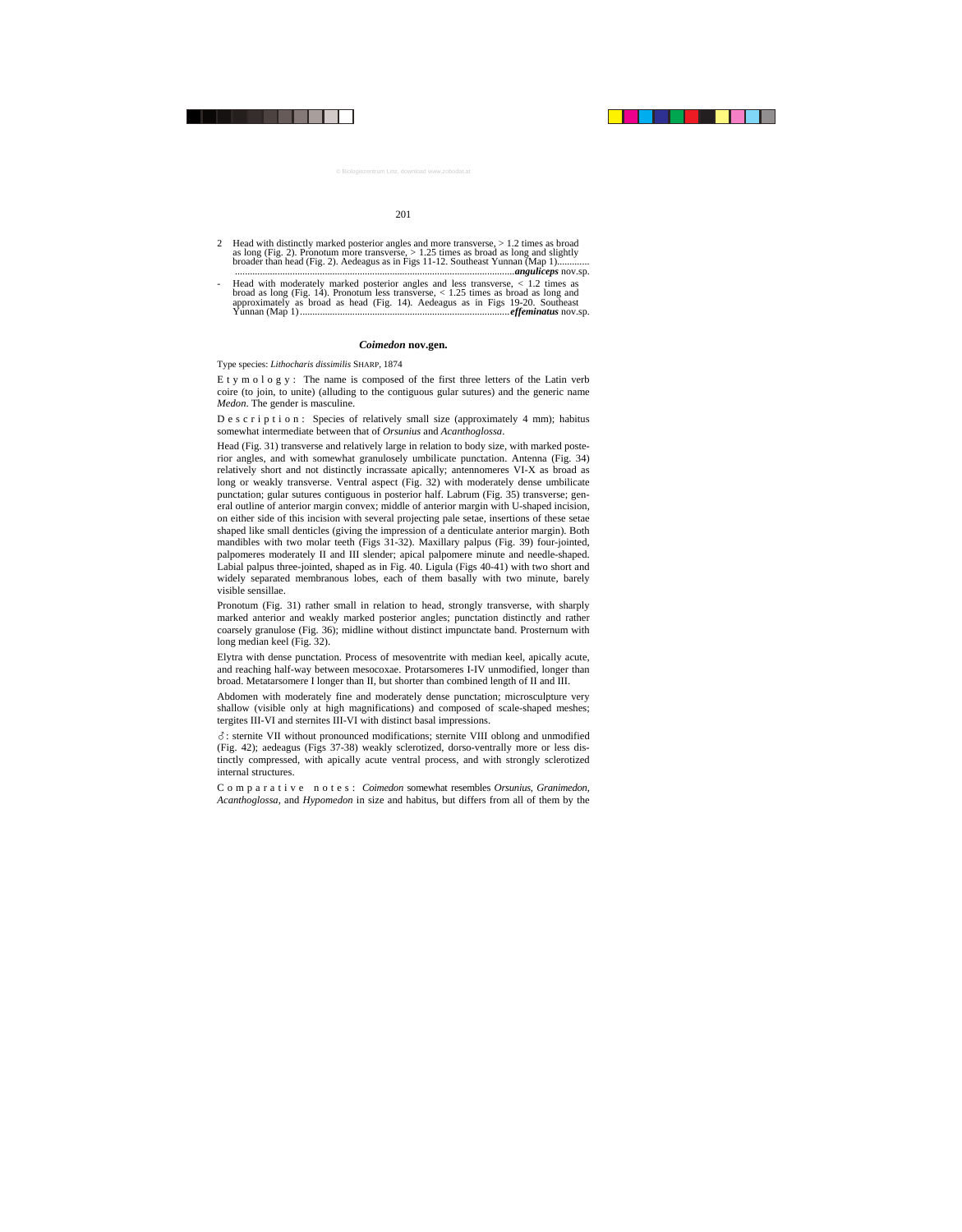contiguous gular sutures, the shape and chaetotaxy of the labrum, and the aedeagal morphology. The generally similar shape of the mandibles, the shape of the antennae, and the morphology of the labium suggest that *Coimedon* is more closely allied to *Acanthoglossa* and *Hypomedon* than to *Orsunius* and *Granimedon*. It is additionally distinguished from these genera as follows:

from *Acanthoglossa* by the filiform antennae (*Acanthoglossa*: preapical antennomeres distinctly transverse), the granulose punctation of the head, the longer molar teeth of the mandibles and the absence of additional minute teeth (*Acanthoglossa*: each mandible usually with two larger and an additional smaller tooth), the more slender maxillary and labial palpi, the undilated protarsomeres I-IV, the much more slender meso- and metatarsomeres I-IV, the different shape and different punctation of the pronotum (*Acanthoglossa*: pronotum less transverse, distinctly narrowed posteriad, and with completely rounded posterior angles; punctation granulose; at least with a rudiment of an impunctate median band), the distinct anterior impression on the abdominal tergite VI, and the strongly convex posterior margin of the male sternite VII;

from *Hypomedon*, with which it shares the presence of two molar teeth on both mandibles, by a more robust body with a larger head, the shape of the antennae (*Hypomedon*: preapical antennomeres distinctly transverse), the absence of microsculpture on the forebody (*Hypomedon*: head and pronotum with pronounced microsculpture), the much denser, coarser, and granulose punctation of the head and pronotum, the much more transverse pronotum, the more slender protarsomeres I-IV (*Hypomedon*: protarsomeres I-IV not distinctly dilated, but noticeably transverse), the much deeper anterior impressions of the abdominal tergites III-VI, and the strongly convex posterior margin of the male sternite VIII;

from *Orsunius* by the antennal morphology (*Orsunius*: antennae longer), the different morphology of the mandibles (*Orsunius*: left mandible with three, right mandible with three, rarely four, molar teeth), the shape and chaetotaxy of the ligula (*Orsunius*: with longer lobes and numerous stout sensillae), the more transverse pronotum, the undilated protarsomeres I-IV (*Orsunius*: dilated in most species), the presence of a distinct anterior impression on the abdominal tergite VI, and the shape of the male sternite VIII (*Orsunius*: with posterior excision);

from *Granimedon*, with which it shares a male sternite VIII without posterior excision, by the relatively larger head, the much less dense punctation of the forebody, the antennal morphology (*Granimedon*: longer and more slender), the different morphology of the mandibles (*Granimedon*: left mandible with three, right mandible with four pronounced molar teeth), the shape and chaetotaxy of the ligula (*Granimedon*: with longer lobes and numerous stout sensillae), the more transverse pronotum, the presence of a median keel on the mesoventrite, the pronounced anterior impressions on the abdominal tergites IV-VI (*Granimedon*: tergites III-V with very shallow, tergite VI without anterior impression).

For illustrations of *Granimedon*, *Acanthoglossa*, *Hypomedon*, and *Orsunius* see Figs 1- 29 and ASSING (2009, 2011, 2014, 2015), respectively.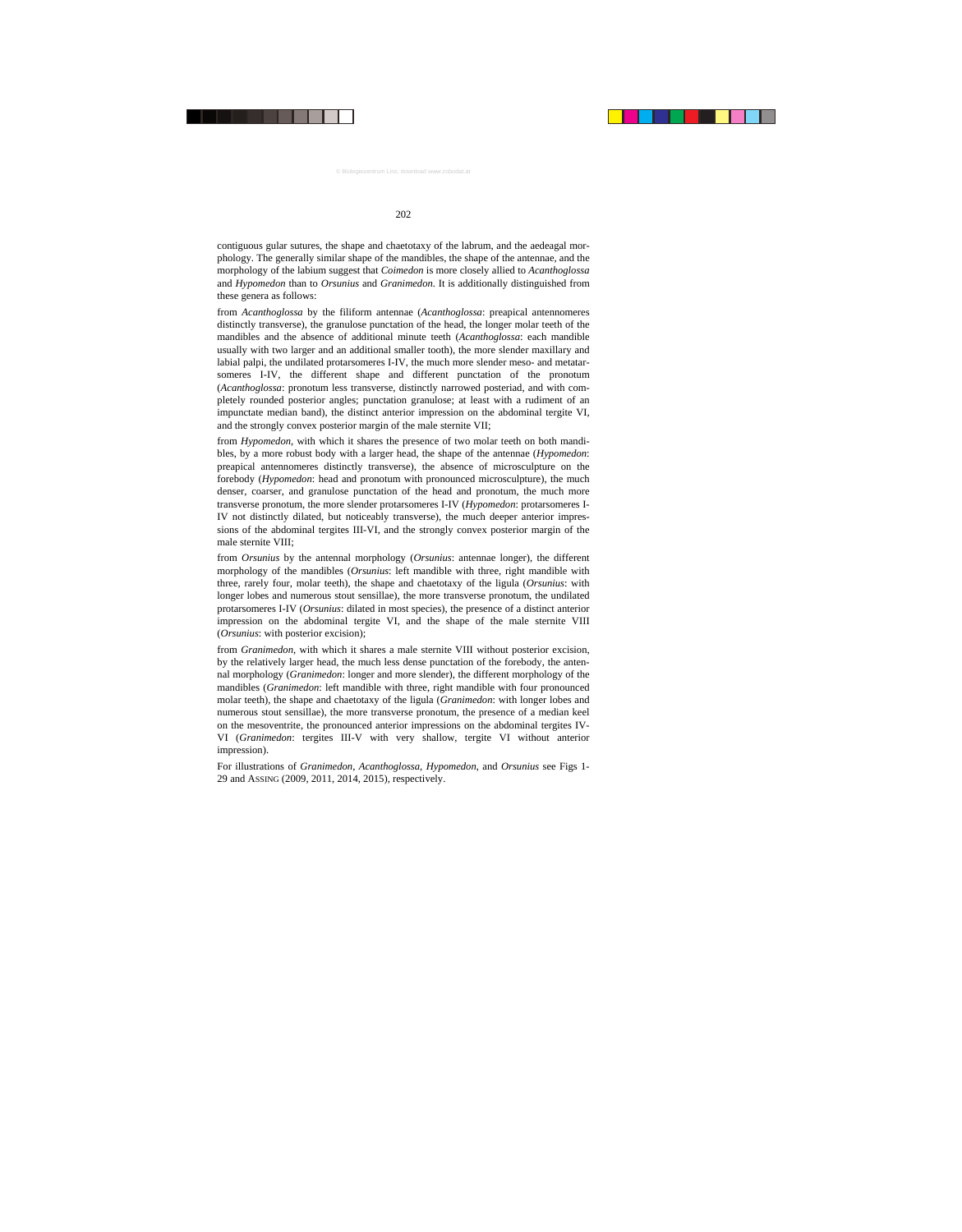



**Figs 30-38**: *Coimedon dissimilis* (SHARP): (**30**) forebody; (**31**) head and pronotum in dorsal view; (**32**) head and prothorax in ventral view; (**33**) median portion of head; (**34**) antenna; (**35**) labrum; (**36**) median portion of pronotum; (**37-38**) aedeagus in lateral and in ventral view. Scale bars: 30- 32, 34: 0.5 mm; 33, 36-38: 0.2 mm; 35: 0.1 mm.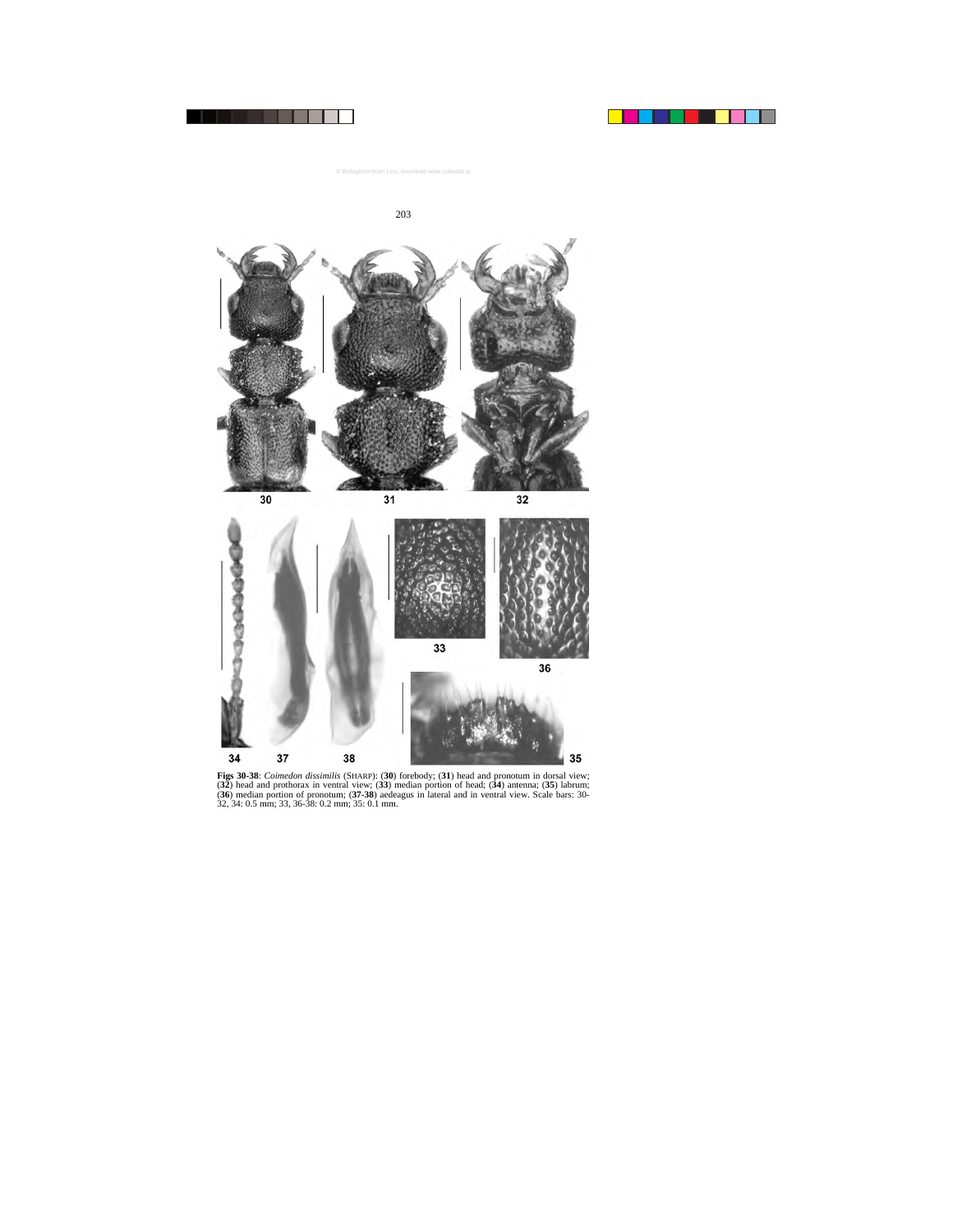

**Figs 39-42**: *Coimedon dissimilis* (SHARP): (**39**) maxilla; (**40**) labium; (**41**) ligula; (**42**) male sternite VIII. Scale bars: 42: 0.2 mm; 39-40: 0.1 mm; 41: 0.05 mm.

D i s t r i b u t i o n : The type locality of *Coimedon dissimilis*, at present the sole representative of the genus, is situated in Kyushu, South Japan.

### *Coimedon dissimilis* **(SHARP, 1874), nov.comb.** (Figs 30-42)

#### *Lithocharis dissimilis* SHARP, 1874: 66 f.

Type material examined: <u>Holotype &</u>: "Japan. G. Lewis. 1910-320 / Lithocharis dissimilis. type D.S. / Type H.T. / Holotypus  $\delta$  Lithocharis dissimilis Sharp, rev. V. Assing 2015 / Coimedon dissimilis (Sharp), det. V. Assing 2015" (BMNH).

C o m m e n t : The original description is based on "One female specimen, found in a rubbish heap at Nagasaki" (SHARP 1874). An examination of the holotype revealed that it is a male and that it does not belong to *Lithocharis*.

R e d e s c r i p t i o n : Body length 4.2 mm; length of forebody 2.2 mm. Head, pronotum, and abdomen black; elytra bicoloured, blackish, with the posterior margin broadly yellowish; legs with the femora dark-brown, the tibiae yellowish-brown, and the tarsi yellowish; antennae reddish.

Head (Fig. 31) large in relation to body (Fig. 30) and distinctly transverse, approximately 1.3 times as broad as long, broadest across eyes, with distinctly marked posterior angles, and posteriorly weakly concave; dorsal surface with dense, rather coarse, and granulosely umbilicate punctation (Fig. 33); interstices narrow, but noticeable, and without microsculpture. Ventral aspect of head as in Fig. 32. Eyes large and bulging, much longer than postocular region in dorsal view (Fig. 31). Antenna 1.05 mm long and shaped as in Fig. 34.

Pronotum (Fig. 31) strongly transverse, 1.35 times as broad as long and 0.95 times as broad as head, widest at anterior angles; anterior angles sharply marked, posterior angles very indistinct, broadly rounded; lateral margins weakly concave in dorsal view, with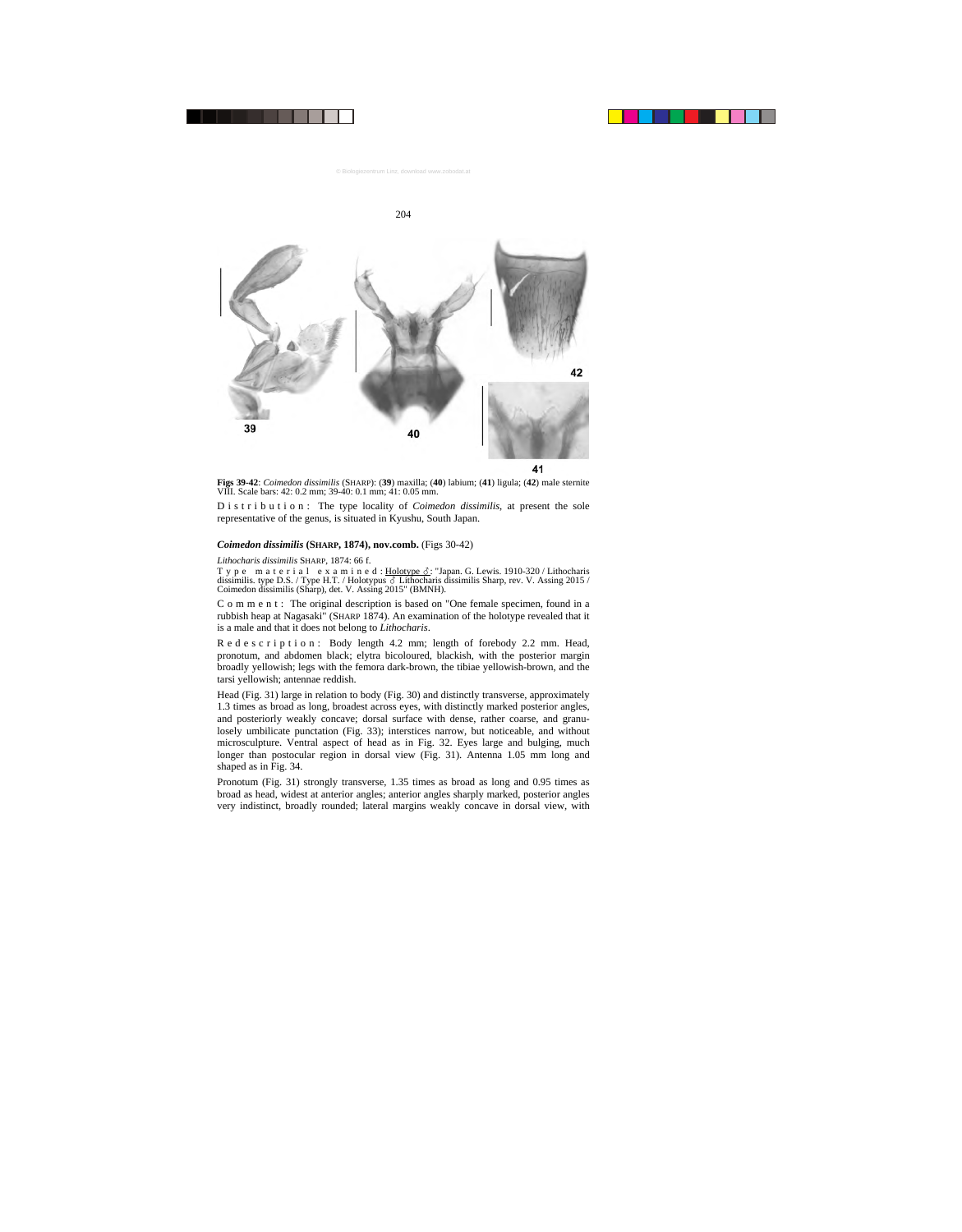two long and stout black setae, one of them at anterior angles and the other a short distance behind anterior angles, these setae inserting in denticle-shaped lateral projections; punctation dense and coarsely granulose (Fig. 36); interstices narrow, but noticeable, and without microsculpture; midline without impunctate band.

Elytra (Fig. 30) approximately 1.3 times as long as pronotum; punctation dense and moderately fine. Hind wings fully developed. All tarsi slender with oblong tarsomeres. Metatarsomere I longer than II, but shorter than the combined length of II and III.

Abdomen narrower than elytra; tergites III-VI and sternites III-VI with distinct anterior impressions; punctation denser and moderately coarse on anterior, sparser and finer on posterior tergites; microsculpture very shallow and composed of scale-shaped meshes; posterior margin of tergite VII with palisade fringe; tergite VIII distinctly oblong and with weakly convex posterior margin.

-: sternite VII with truncate posterior margin and with unmodified pubescence; sternite VIII (Fig. 42) oblong, longer than tergite VIII, and with weakly convex posterior margin, without posterior excision; aedeagus (Figs 37-38) 0.7 mm long, weakly sclerotized, with apically acute ventral process; internal sac with two long series of dark spines and membranous structures.

D i s t r i b u t i o n a n d n a t u r a l h i s t o r y : The type locality is situated in Kyushu, South Japan. According to the original description, the holotype was collected from a "rubbish heap".

#### **Acknowledgements**

My thanks are due to the colleagues indicated in the material section for the loan of material.

# **Zusammenfassung**

*Granimedon* nov.gen. (Typusart: *G. anguliceps* nov.sp.) and *Coimedon* nov.gen. (Typusart: *Lithocharis dissimilis* SHARP, 1874) werden beschrieben und abgebildet. Erstere enthält derzeit drei Arten, alle aus dem südöstlichen Yunnan, China: *Granimedon anguliceps* nov.sp.; *G. effeminatus* nov.sp.; *G. creber* nov.sp. *Coimedon* ist gegenwärtig nur durch *C. dissimilis* (SHARP, 1874), nov.comb., von Kyushu (südliches Japan) vertreten. Die vier Arten werden beschrieben bzw. redeskribiert und abgebildet. Für die *Granimedon*-Arten wird eine Bestimmungstabelle erstellt; ihre Verbreitung wird anhand einer Karte illustriert.

#### **References**

- ASSING V. (2009): On the identity of some *Acanthoglossa* and *Hypomedon* species, primarily from the Mediterranean region (Coleoptera: Staphylinidae: Paederinae). — Linzer Biologische Beiträge **41** (2): 1161-1173.
- ASSING V. (2011): *Orsunius* gen.nov. from the Oriental region (Coleoptera: Staphylinidae: Paederinae: Medonina). — Linzer Biologische Beiträge **43** (1): 221-244.
- ASSING V. (2013): A revision of Palaearctic *Medon* IX. New species, new synonymies, a new combination, and additional records (Coleoptera: Staphylinidae: Paederinae). — Entomologische Blätter und Coleoptera **109**: 233-270.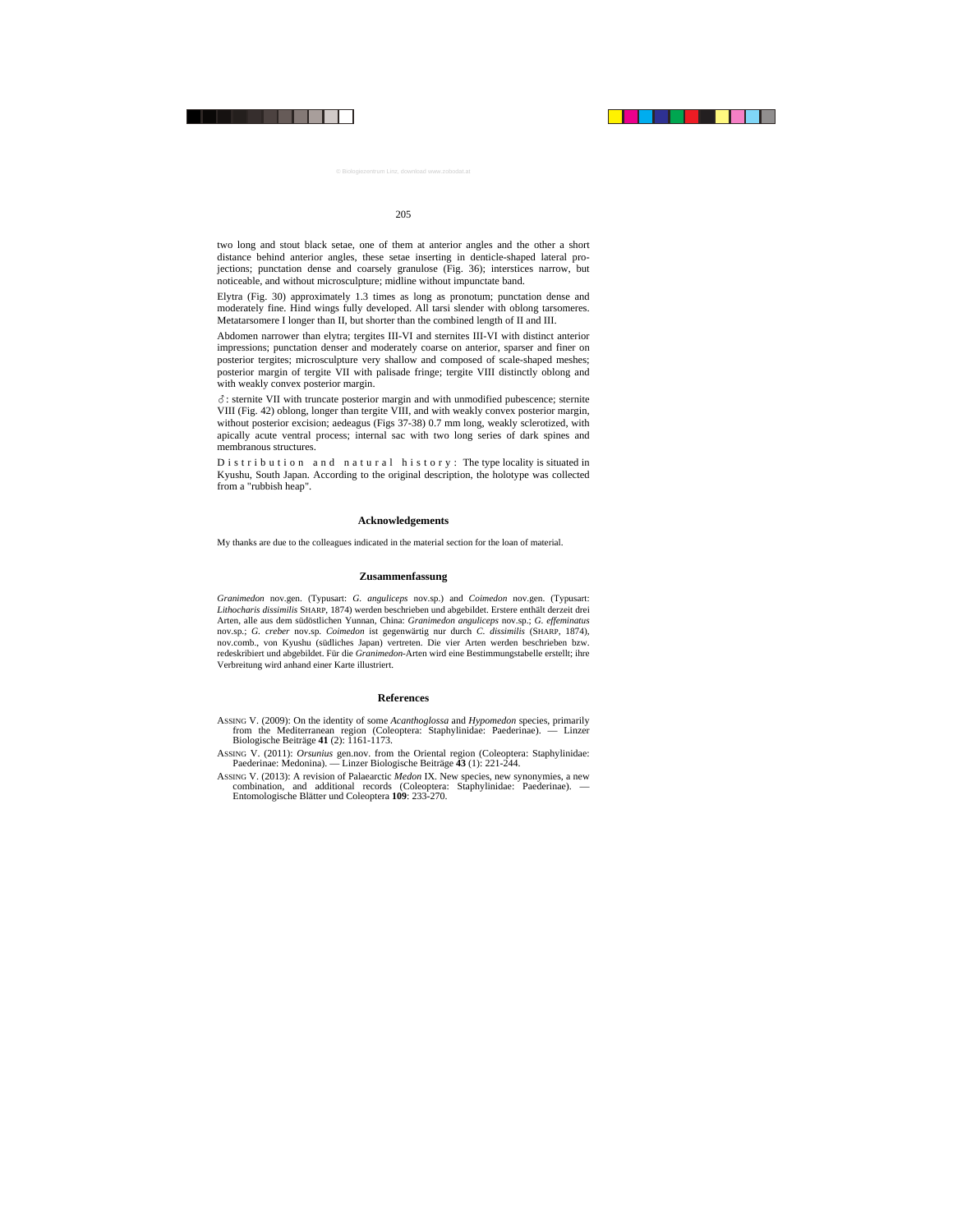- ASSING V. (2014): On *Orsunius* II. Eight new species and additional records (Coleoptera: Staphylinidae: Paederinae: Medonina). — Linzer Biologische Beiträge **46** (1): 461-479.
- ASSING V. (2015): On *Orsunius* III. Four new species from China and Thailand, and additional records (Coleoptera: Staphylinidae: Paederinae: Medonina). — Linzer Biologische Beiträge **47** (1): 83-96.
- SHARP D.S. (1874): The Staphylinidae of Japan. The Transactions of the Entomological Society of London **1874**: 1-103.

Author´s address: Dr. Volker ASSING

Gabelsbergerstr. 2 D-30163 Hannover, Germany E-mail: vassing.hann@t-online.de